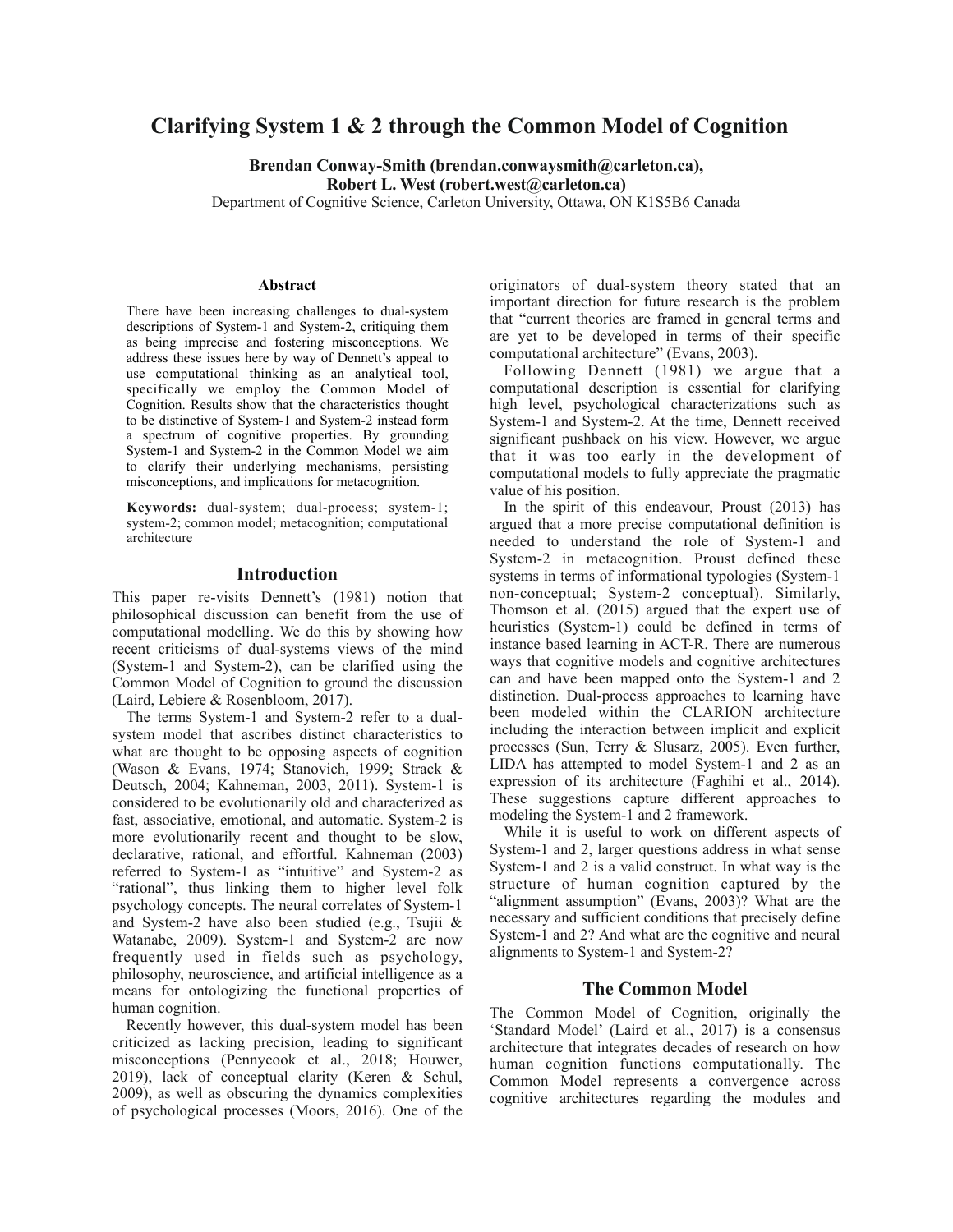components necessary for biological and artificial intelligence. These modules are correlated with their associated brain regions and verified through large neuroscience data (Steine-Hanson et al., 2018). The Common Model is considered the best candidate for modeling the functional organization of the human brain (Stocco et al., 2021).

The computational processes of the Common Model are categorized into five components — working memory, perception, action, declarative memory, and procedural memory. Procedural memory is described as a production system which contains units called production rules (or 'productions'). The production system interacts with different modules through working memory represented as buffers. While these components are implemented differently among Common Model-type architectures, they describe a common functionality across implementations.

### **System-1**

Researchers generally describe System-1 as a constellation of characteristics, specifically, as fast, associative, emotional, automatic, and not requiring working memory (Kahneman, 2011; Evans, 2003; Strack & Deutsch, 2004). System-1 is considered to be evolutionary old and shared between animals. It is composed of biologically programmed instinctive behaviours and operations that contain innate modules of the kind put forth by Fodor (1983). System-1 is not comprised of a single system but an assembly of subsystems that are largely autonomous (Stanovich & West, 2000). Automatic operations are usually described as involving minimal or no effort, and without a sense of voluntary control (Kahneman, 2011). Researchers generally agree that System-1 is made of massive parallel and autonomous subsystems that output only their final product into consciousness (often as affect), which then influences human decisionmaking (Evans, 2003). This is one reason the system has been called "intuitive" (Kahneman, 2003).

Because of the limited capacity of cognition, humans largely rely on automatic processes and shortcut strategies called heuristics — problem solving operations or rule of thumb strategies (Simon, 1955). The nature of System-1 processing is considered associative (non-relational), of a type involved in reinforcement learning (Barto et al., 1981) and neural networks (McLeod, 1998). Affect is integral to System-1 processes and profoundly influences human decision-making (Mitchell, 2011). Affect heuristics result from an individual evaluating a stimulus based on their likes and dislikes. In more complex decisionmaking, it occurs when a choice is either weighed as a net positive (with more benefits than costs), or as net negative (less benefits than costs) (Slovic et al., 2004).

System-1 can produce what are called "cognitive illusions" that can be harmful if left unchecked. For example, the 'illusion of validity' is a cognitive bias in which individuals overestimate their ability to accurately predict a data set, particularly when it shows a consistent pattern (Kahneman & Tversky, 1973). Biases and errors of System-1 operate automatically and cannot be turned off at will. However, they can be offset by System-2 monitoring System-1 and applying formal rules.

# **System-1 in the Common Model**

System-1 can be associated with the production system which is the computational instantiation of procedural memory in the Common Model (Singley & Anderson, 1989). Procedural knowledge is represented as production rules ("productions") which are modeled after computer program instructions in the form of condition-action pairings. They specify a condition that, when met, perform a prescribed action. A production can be thought of as an *if-then* rule (Anderson, 1993). *If* it matches a condition, *then* it fires an action. Production rules transform information to resolve problems or complete a task, and are responsible for state-changes within the system. Production rules fire automatically off conditions in buffers. Their automaticity is due to the fact that they are triggered without secondary evaluation. Neurologically, production rules correlate with the 50ms decision timing in the basal ganglia (Stocco, Lebiere, & Anderson, 2010). The production system can enact reinforcement learning in the form of utility learning, where faster or more useful productions are rewarded and are more likely to be used later (Anderson, 1993). In a similar way, problem solving heuristics can be implemented as production rules (Payne et al., 1988).

The Common Model production system has many of the properties associated with System-1 such as fast, automatic, implicit, able to implement heuristics, and with reinforcement learning abilities. However, the Common Model declarative memory system also has some of the properties associate with System-1, specifically, associative learning and the ability to implement heuristics that leverage associative learning (Thomson et al., 2015). Here, it is important to understand that the Common Model declarative memory cannot operate without the appropriate productions firing, and without the use of buffers (representing working memory). From a Common Model perspective, System-1 minimally involves productions firing based on buffer conditions, and can also involve productions directing declarative memory retrieval, which also relies on buffers. Based on this, System-1 cannot be defined as being uniquely aligned with either declarative or procedural memory. System-1 activity can involve production rules, declarative knowledge, and buffers. System-1 features in the Common Model are defined as being relatively fast and automatic due to the use of simple, heuristic rules.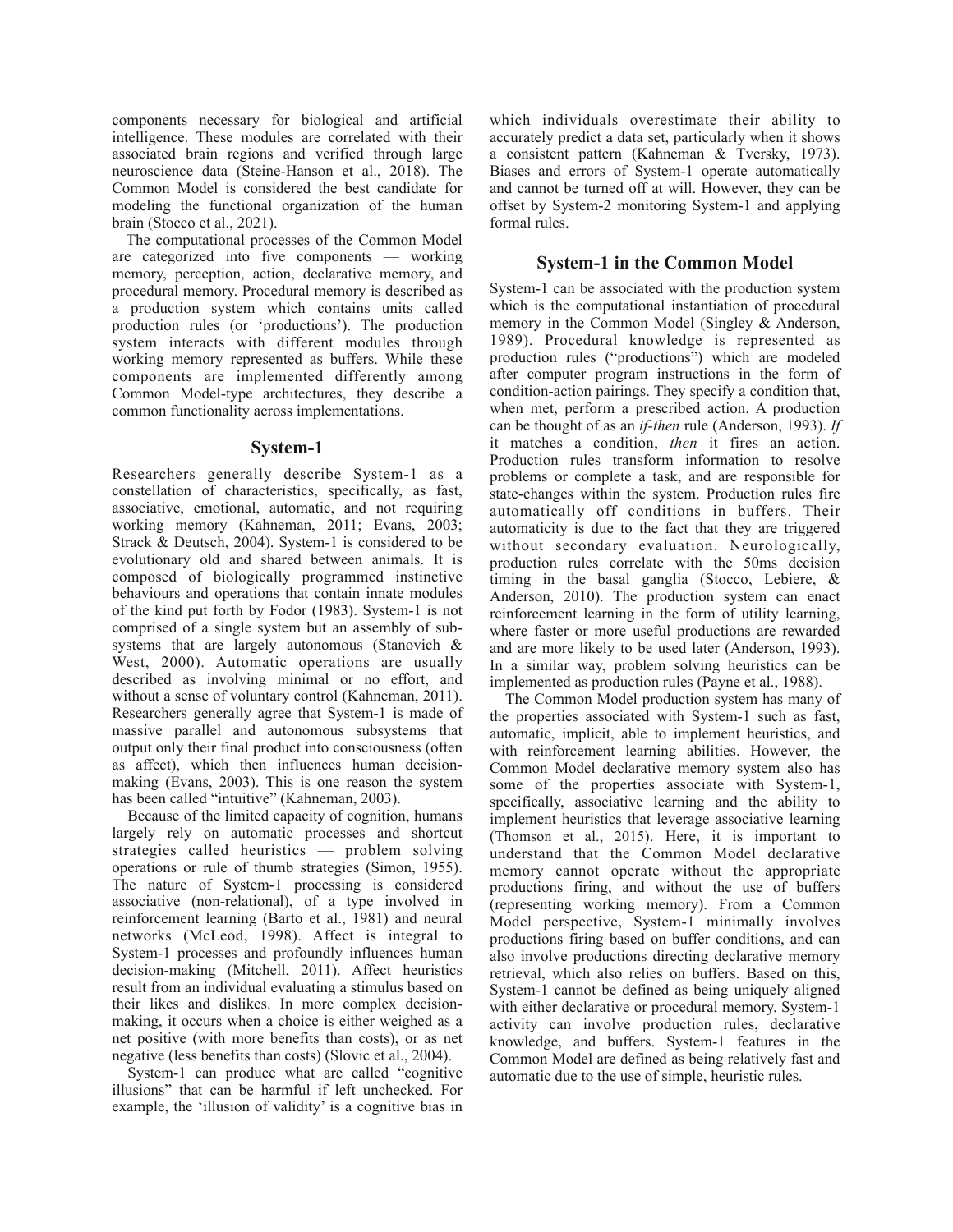#### **System-2**

Researchers generally view System-2 as a collection of cognitive properties, characterized as slow, propositional, rational, effortful, and requiring working memory (Kahneman, 2011; Strack & Deutsch, 2004; Frankish 2010). System-2 involves explicit propositional knowledge that is used to guide decisionmaking (Epstein & Pacini, 1999). Propositional knowledge is also associated with relational knowledge (Halford, Wilson, & Phillips, 2010) which represents entities (e.g.: John and Mary), the relation between them (e.g.: loves) and the role of those entities in that relation (e.g.: John loves Mary). Higher level rationality in System-2 is also said to be epistemically committed to logical standards (Tsujii & Watanabe, 2009). System-2 processes are associated with a subjective experience of agency, choice, and effortful concentration (Frankish, 2010)**.** The term effortful is considered the intentional, conscious, and more strenuous use of knowledge in complex thinking. Higher level rationality is considered responsible for human like reasoning, allowing for hypothetical thinking, long-range planning, and is correlated with overall measures of general intelligence (Evans, 2003).

Researchers have studied various ways in which System-2 effortful processes can intervene in System-1 automatic operation (Kahneman, 2003). Ordinarily, an individual does not need to invoke System-2 unless they notice that System-1 automaticity is insufficient or risky. System-2 intervenes when the anticipated System-1 output would infringe on explicit rules or potentially cause harm. For example, a scientist early in their experiment may notice that they are experiencing a feeling of certainty. System-2 can instruct them to resist jumping to conclusions and to gather more data. In this sense, System-2 can monitor System-1 and override it by applying conceptual rules.

#### **System-2 in the Common Model**

Laird (2020) draws on Newell (1990), Legg and Hutter (2007) and others to equate rationality with intelligence, where "an agent uses its available knowledge to select the best action(s) to achieve its  $\text{goal}(s)$ ." Newell's Rationality Principle involves the assumption that problem-solving occurs in a problem space, where knowledge is used to navigate toward a desired end. As Newell puts it, "an agent will use the knowledge it has of its environment to achieve its goals" (1982, p. 17). The prioritizing of knowledge in decision-making corresponds with the principles of classical computation involving symbol transformation and manipulation.

The Common Model architecture fundamentally distinguishes between declarative memory and procedural memory. This maps roughly onto the distinction between explicit and implicit knowledge, where declarative knowledge is explicitly accessible in working memory while procedural knowledge is

inaccessible. However, declarative knowledge can also function in an implicit way (Wallach & Lebiere, 2003).

Higher level reasoning involves the retrieval of 'chunks' into buffers (working memory) to assist in calculations and problem-solving operations. This appears to correlate with what System-2 researchers describe as "effortful", as this requires more computational resources (i.e., more productions) to manage the flow of information through limited space in working memory (buffers). Distinguishing between System-1 and System-2 does not cleanly map onto the Common Model distinction between procedural knowledge and declarative knowledge. As Kahneman (2011) pointed out, System-1 can involve knowledge of simple processes such as  $2+2=4$ . However, more complex operations such as 17x16 require calculations that are effortful, a characteristic that is considered distinctive of System-2.

Because declarative knowledge is necessary for greater calculations, "effort" within the Common Model involves greater computational resources being allocated toward a task. As declarative knowledge is propositionally-structured it can involve multiple semantic connectives and is more complex than associative knowledge or feature based information. Consequently, an increase in working memory and cognitive load requires more resources (more effort) to maintain as it approaches the buffer's carrying capacity.

The retrieval and processing of declarative knowledge requires more processing time when compared to the firing of productions alone. Knowledge-intensive tasks require more retrievals and processing of declarative knowledge. This longer retrieval and processing time accounts for the characteristic of "slow" associated with System-2.

#### **Emotion in System-1 and 2**

Emotion and affect plays a vital role in the distinction between System-1 and System-2 processes (Chaiken & Trope, 1999; Kahneman, 2011). Decisions in System-1 are largely motivated by an individual's implicit association of a stimulus with an emotion or affect (feelings that something is bad or good). Behavior motivated by emotion and affect is faster, more automatic, and less cognitively expensive. One evolutionary advantage of these processes is that they allow for split-second reactions that can be crucial for avoiding predators, catching food, and interacting with a complex and uncertain environment.

While emotions can bias or overwhelm purely rational decision processes, they can also be overridden by System-2 formal rules. While emotions and affect have historically been cast as the antithesis of reason, their importance in decision-making is being increasingly investigated by researchers who give affect a primary role in motivating decisions (Zajonc, 1980; Barrett & Salovey, 2002). Some maintain that rationality itself is not possible without emotion, as any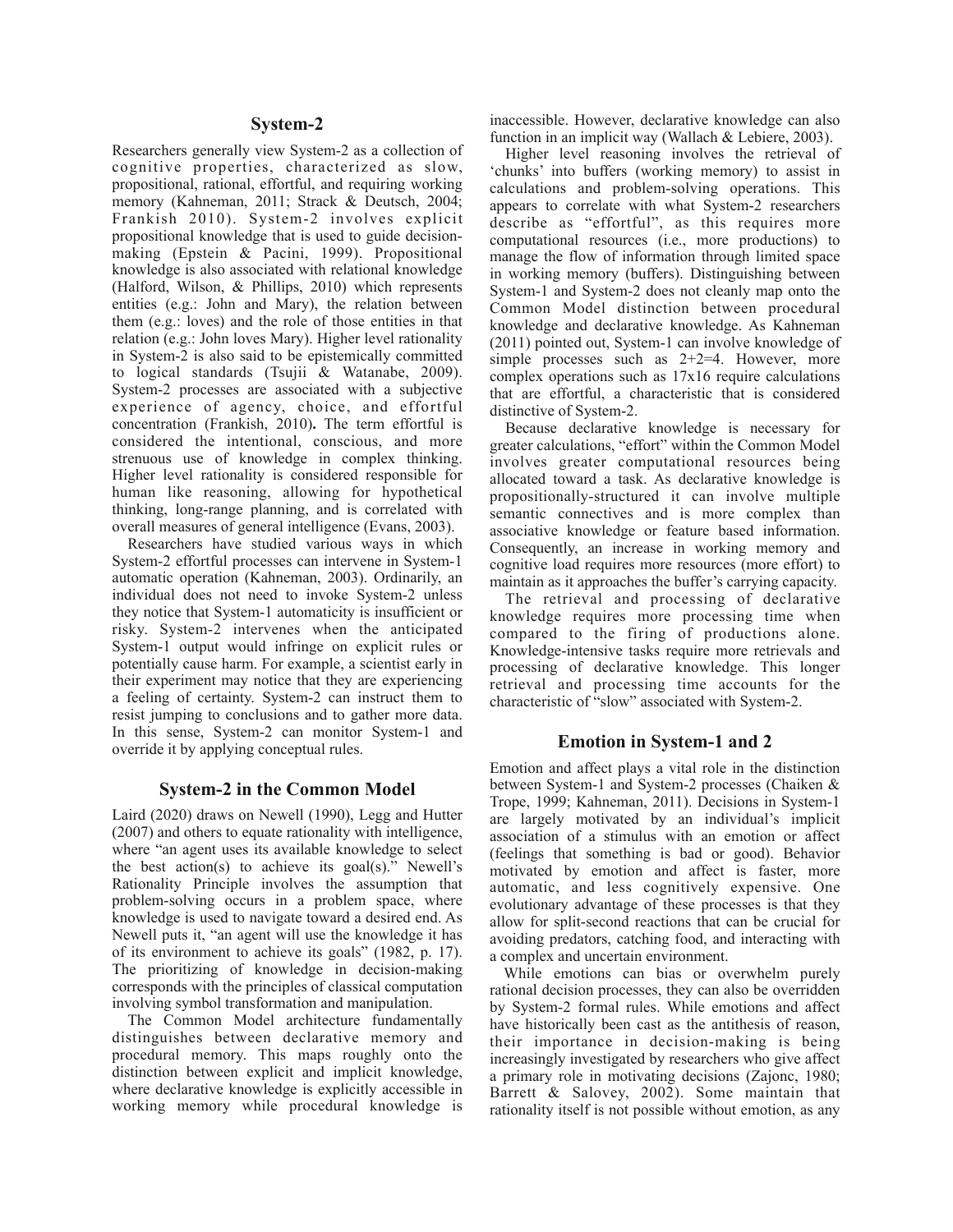instrumentally rational system must necessarily pursues desires (Evans, 2012).

### **Emotion in the Common Model**

Feelings and emotions have strong effects on human performance and decision-making**.** However, there is considerable disagreement over what feelings are and how they can be incorporated into cognitive models. In the case of emotions, there have been concerns over establishing what emotions are before considering how they can be computationally represented.

While explanations of affect have been philosophically difficult, there have been functional accounts of emotions and feelings within cognitive models. Emotions have been modeled as amygdala states (West & Young, 2017) and semantic markers as emotional tags attached to units of information (Larue et al., 2018). In Sigma models, low-level appraisals have been modeled as architectural self-reflection such as expectedness, familiarity, and desirability (Rosenbloom, et al., 2015). Core affect theory has been modeled in ACT-R to demonstrate how an agent may prioritize information using emotional valuation **(**Juvina, Larue & Hough, 2018). Feelings have also been modelled by treating them as non propositional representations in buffers or "metadata" (Conway-Smith & West, 2019).

Overall, the question of how to model emotion in the Common Model is unresolved. However, as indicated in the research above, emotion has multiple routes for interacting with cognition in the Common Model.

# **Effort in System-1 and 2**

The concept of "effort" makes up a significant and confusing dimension of System-1 and 2. While it is mainly associated with System-2 rationality, a precise definition of "effort" remains elusive and is largely implicit in discussions of System-1 and System-2. Because System-2 is considered to have low processing capacity, its operations require a greater effort and a deprioritizing of irrelevant stimuli (Stanovich, 1999).

Effort can be applied toward complex calculations in System-2 to the extent that it taxes working memory and cognitive load. Alternatively, effort can be applied toward System-2's ability to overrule or suppress automatic processes in System-1 (Kahneman, 2011). Various System-1 biases (such as the "belief bias") can be subdued by instructing people to make a significant effort to reason deductively (Evans, 1983). The application of formal rules to control cognitive processes is also called metacognition — the monitoring and control of cognition (Flavell, 1979; Fletcher & Carruthers, 2012). Researchers have interpreted metacognition through a System-1 and System-2 framework (Arango-Muñoz, 2011; Shea et al., 2014). System-1 metacognition is thought to be implicit, automatic, affect-driven, and not requiring working memory. System-2 metacognition is considered explicit, rule-based, and relying on working memory.

While the concept of "effort" is considered to be the monopoly of System-2, a computational approach suggests how effort can be applied toward processes in System-1.

### **Effort in the Common Model**

The Common Model helps elucidate how "effort" can be present in System-1 type operations in the absence of System-2 characteristics. While neither dual-system theories nor the Common Model contain a clear defintion of "effort", computational characteristics associated with effort are overtly applicable to processes usually ascribed to System-1. For instance, "effort" is usually considered inseparable from System-2 working memory, yet the Common Model requires working memory (along with its processing limitations) for System-1 type operations. Working memory (buffer content) is necessitated by procedural knowledge (production rules) to become activated at both levels.

While the concept of "effort" is paired with higherlevel rationality, at a lower level it is also accurate to say that effort is the result of cognitively expensive operations. In this sense, effort can be viewed as the result of greater caloric expenditure in neurons. Neural and computational dynamics responsible for the effortful control of internal states have shown to be sensitive to performance incentives (Egger et al., 2019). Research also indicates that the allocation of effort as cognitive control is dependent on whether a goal's reward outweighs its costs (Shenhav, et al., 2017). This is supportive of effort being applied toward System-1 type processes, absent of System-2 rationality.

In the Common Model, System-1 and System-2 metacognition can be clarified by importing Proust's (2013) more precise account. Proust attempted to elucidate these two systems by claiming that they should be distinguished by their distinctive informational formats (System-1 non-conceptual; System-2 conceptual). In this sense, System-1 metacognition can exert effortful control while simultaneously being implicit and non conceptual. For example, consider a graduate student attending a conference and struggling not to fall asleep. An example of System-1 metacognition would involve the context implicitly prompting them to feel nervous, their noticing their own fatigue, and thus attempting to stay awake. This effort is context-driven, implicit, non conceptual, and effortful. Alternatively, System-2 metacognition can exert effort by way of explicit concepts, as in the case of a tired conference-attendee acting out the verbal instruction "try to focus".

Thus,"effort" is not the sole privy of System-2 but can be involved in processes characteristic of both System-1 and System 2 processes.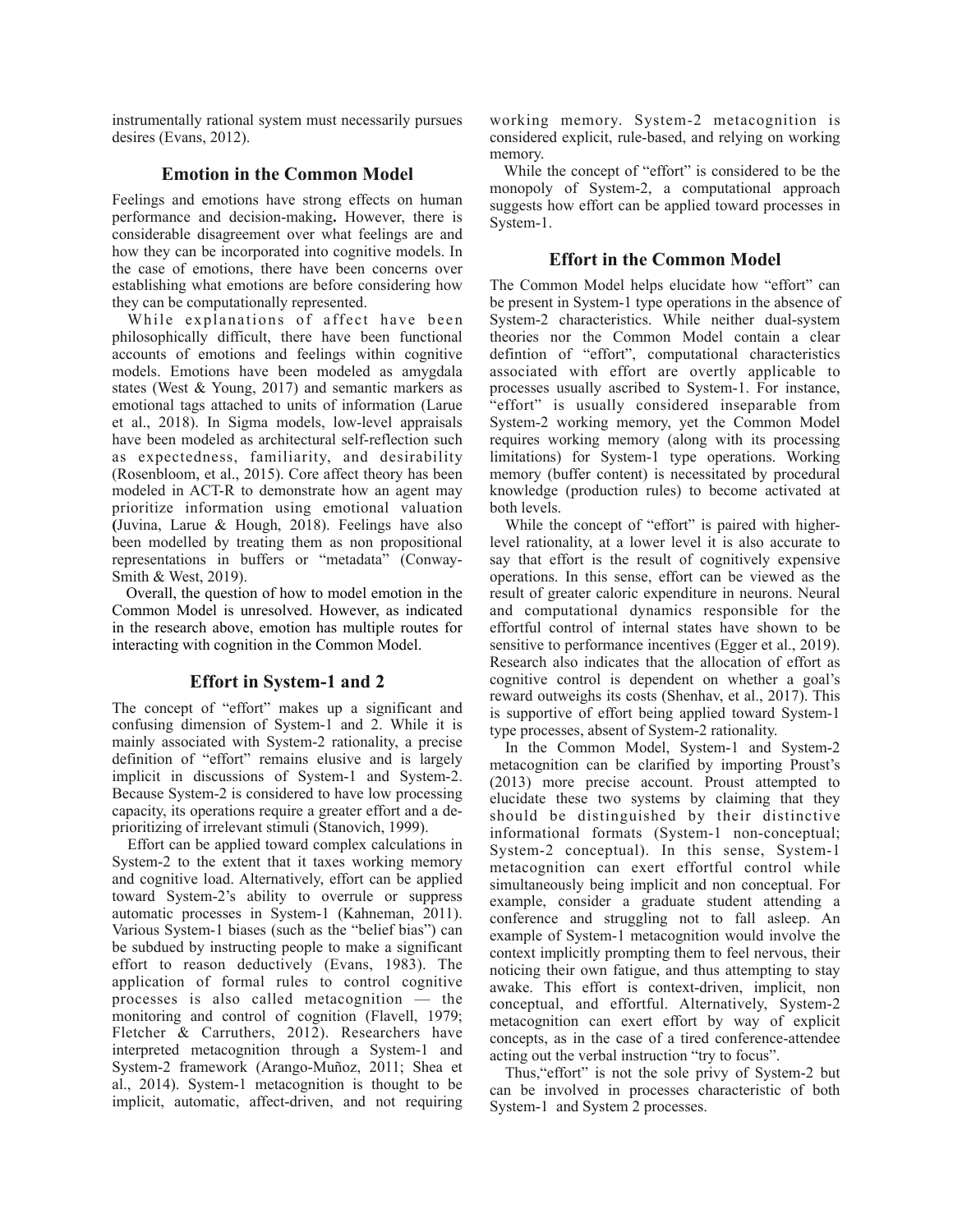### **Conclusion**

The Common Model architecture sheds light on the specific mechanisms that give rise to the general characteristics associate with System-1 & 2. Interpreting System-1 and System-2 within the Common Model results in our concluding that the "alignment assumption" (that the two systems are opposites) is a false dichotomy. There are, of course, clear cases where all properties of System-1 and System-2 are cleanly bifurcated on either side. However, between these two extremities lies a spectrum where characteristics are mixed. Few, if any, of these properties are 'necessary and sufficient' to be sharply distinctive of either. Evidence for this is as follows:

1. *System-2 is grounded in System-1.* The two systems can not operate separately due to the architectural constraints of the Common Model. While System-1 depends on procedural memory, so too does System-2 (while primarily driven by declarative knowledge). System-2 declarative knowledge requires System-1 procedural knowledge to be retrieved and acted out.

2. *System-1 and System-2 routinely act together and their characteristics are often mixed.* Goal directed rationality often requires affect in the from of a desired end. Conversely, System-2 rationality is often subject to System-1 affective biases.

3. *Both System-1 and System-2 require working memory.* While conventional views claim that System-1 does not require working memory, the constraints of the Common Model necessitate it. Production rules (procedural knowledge) are activated by the content of working memory (buffers) and hence are required by both systems. However, System-2 expends greater working memory resources due to its more complex and strenuous processes. This helps account for the "effortful" and "slow" characteristics of System-2.

4. *Effort can be directed toward both System-2 rationality and System-1 metacognitive control.* The effortful allocation of cognitive resources in System-1 can be based on an implicit cost-benefit analysis.

Regardless of whether one adopts the Common Model architecture, researchers should be cautious of assuming the System-1 and System-2 dichotomy within their work. The framework is far from settled and deep issues continue to be unresolved. Questions remain as to what extent System-1 and System-2 are essentially an ontology or a useful epistemology.

Since before Descartes, substance dualism has continually been reimagined as mind and soul, reason and emotions, and opposing modes of thought. These have been expressions of the human species' attempt to make sense of our own minds, its processes, and how this understanding maps onto our personal experience. Clearly, System-1 and System-2 captures something deeply intuitive about the phenomenology of cognition. However, as we have discussed Kahneman's System-1

biases it is worth asking — is System-2 yet System-1 illusion?

By situating System-1 and System-2 within the Common Model of Cognition, we have attempted to bring a greater intelligibility to this subject by clarifying its underlying mechanisms, misconceptions, and the base components needed for future research.

#### **References**

- Anderson, J. R. (1993). Knowledge representation. Rules of the mind.
- Anderson, J. R., & Lebiere, C. (2003). The Newell test for a theory of cognition. Behavioral and brain Sciences, 26, 587.
- Arango-Muñoz, S. (2011). Two levels of metacognition. Philosophia, 39(1), 71-82.
- Barrett, L. F., & Salovey, P. (Eds.). (2002). The wisdom in feeling: Psychological processes in emotional intelligence. Guilford Press.
- Barto, A. G., Sutton, R. S., & Brouwer, P. S. (1981). Associative search network: A reinforcement learning associative memory. Biological cybernetics.
- Chaiken, S., & Trope, Y. (Eds.). (1999). Dual-process theories in social psychology. Guilford Press.
- Damasio, A. R. (1994). Descartes' error and the future of human life. Scientific American, 271(4), 144-144.
- Dennett, D. C. (2017). Brainstorms: Philosophical essays on mind and psychology. MIT press.
- Epstein, S., & Pacini, R. (1999). Some basic issues regarding dual-process theories from the perspective of cognitive–experiential self-theory.
- Evans, J.St.B.T. (1983) On the conflict between logic and belief in syllogistic reasoning. Mem. Cogn. 11.
- Evans, J. S. B. (2003). In two minds: dual-process accounts of reasoning. Trends in cognitive sciences.
- Evans, J. S. B. (2012). Spot the difference: distinguishing between two kinds of processing. Mind & Society, 11(1), 121-131.
- Faghihi, U., Estey, C., McCall, R., & Franklin, S. (2015). A cognitive model fleshes out Kahneman's fast and slow systems. Biologically Inspired Cognitive Architectures, 11, 38-52.
- Flavell, J. H. (1979). Metacognition and cognitive monitoring: A new area of cognitive–developmental inquiry. American psychologist, 34(10), 906.
- Fletcher, L., & Carruthers, P. (2012). Metacognition and reasoning. Philosophical Transactions of the Royal Society B: Biological Sciences, 367(1594).
- Fodor, J. (1983). The Modularity of Mind, Crowell, Scranton.
- Frankish, K. (2010). Dual-Process and Dual-System Theories of Reasoning: Dual-Process and Dual-System Theories of Reasoning. Philosophy Compass.
- Juvina, I., Larue, O., & Hough, A. (2018). Modeling valuation and core affect in a cognitive architecture: The impact of valence and arousal on memory and decision-making. Cognitive Systems Research, 48.